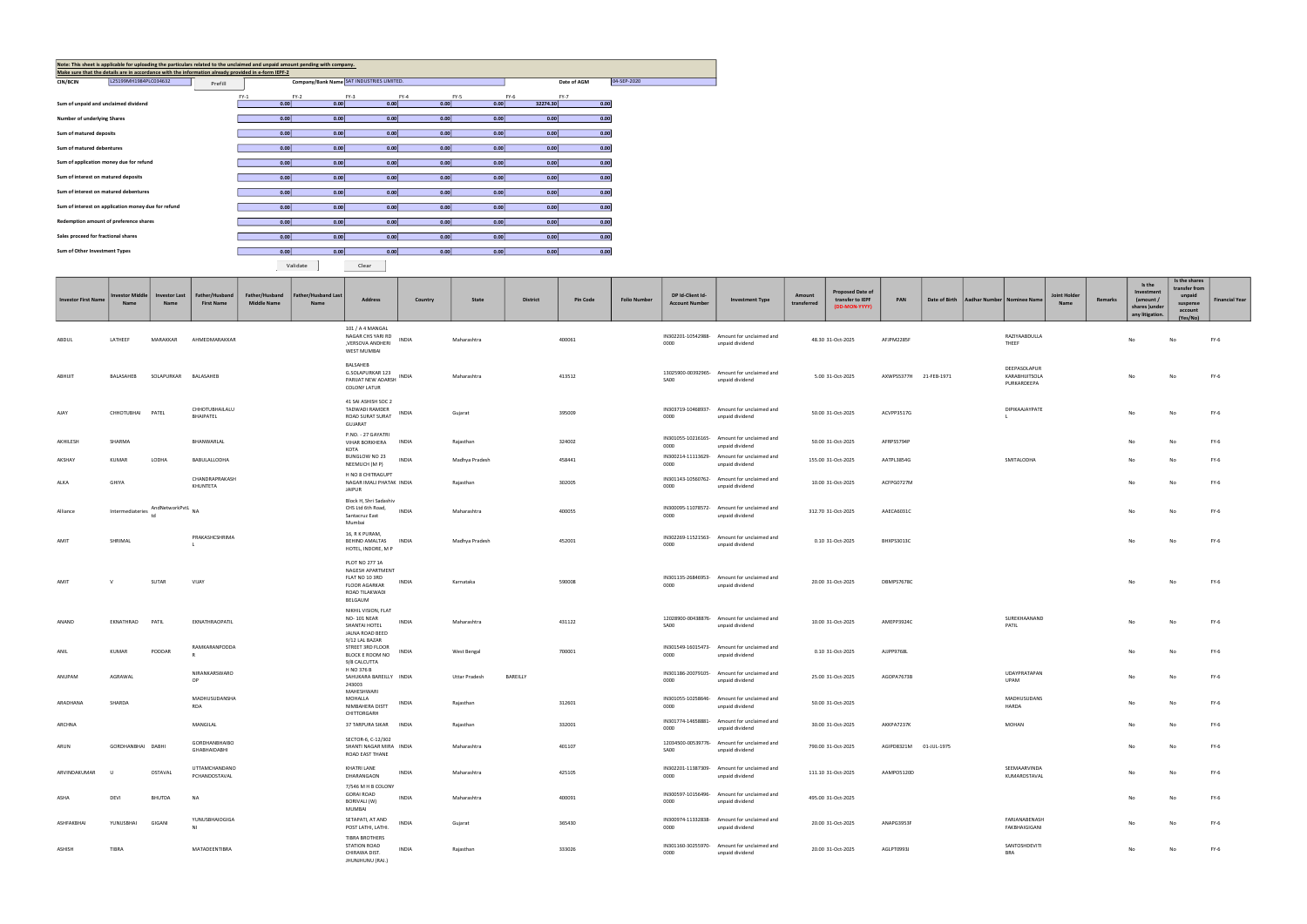| GOURI               | SHANKAR                 | KABRA                  | JHOOMARMALKAB<br>RA                        | SHASHPURA VPO<br>INDIA<br>DHODH SIKAR                                                                                  | Rajasthan                    |           | 332001           | 0000                               | IN301774-15919073- Amount for unclaimed and<br>unpaid dividend                                                | 10.00 31-Oct-2025                         | ACXPK9671L |                                       |                                                | No       | No | FY-6             |
|---------------------|-------------------------|------------------------|--------------------------------------------|------------------------------------------------------------------------------------------------------------------------|------------------------------|-----------|------------------|------------------------------------|---------------------------------------------------------------------------------------------------------------|-------------------------------------------|------------|---------------------------------------|------------------------------------------------|----------|----|------------------|
| GIRDHARI            | LAL                     | SHARMA                 | SUKHDEVSHARMA                              | VP MAULASAR TEL:<br>DIDWANA, DIST -<br><b>INDIA</b><br>NAGOUR MAULASAR                                                 | Rajasthan                    |           | 341506           | SA00                               | 12028900-00583071- Amount for unclaimed and<br>unpaid dividend                                                | 90.00 31-Oct-2025                         | BJNPS7464R | 15-JUN-1958                           |                                                |          |    | FY-6             |
| GHISA               | LAL                     | SHARMA                 | LTLADURAMJISHAR<br>MA                      | DIST.THANE<br>C/O SHARMA FANCY<br><b>STORE CHOPAR</b><br><b>INDIA</b><br><b>BAZAR CHOMU</b>                            | Rajasthan                    |           | 303702           | SA00                               | 12017701-00008339- Amount for unclaimed and<br>unpaid dividend                                                | 35.00 31-Oct-2025                         | ALZPS6286N | 08-MAR-1930                           | SHANTIDEVISHA<br>RMA                           | No       |    | FY-6             |
| GHANSHYAM           | BATE                    |                        | KEURBATE                                   | VASTU ANAND,<br>BLDG.NO.3/701<br>PARSIK NAGAR, OLD<br>INDIA<br>MUMBAI-PUNE ROAD<br>KALVA (W)                           | Maharashtra                  |           | 400605           | 0000                               | IN300183-11855243- Amount for unclaimed and<br>unpaid dividend                                                | 2.50 31-Oct-2025                          | AEQPB1135H |                                       | SHYAMALGBATE                                   | No       |    | FY-6             |
| GAJRAJ              | ACHARYA                 |                        | MURLIDHARACHAR<br>YA                       | SURAJ COLONY,<br>BEHIND SABJI MANDI,<br><b>INDIA</b><br>VIJAYNAGAR ROAD,<br>BEAWAR                                     | Rajasthan                    |           | 305901           | SA00                               | 12012101-00248934- Amount for unclaimed and<br>unpaid dividend                                                | 200.00 31-Oct-2025                        |            | AIEPA2788D 20-OCT-1971                | SUMITRAACHAR<br>YA                             |          |    | $FY-6$           |
| GAJENDRA            | <b>INANI</b>            |                        | PRAHALADLALINAN                            | S/O PRAHLAD LAL 24<br>CHOTI MAHESHWARI<br>KI SEHRI UDAIPUR INDIA<br><b>UDAIPUR SHASTRI</b><br>CIRCLE UDAIPUR           | Rajasthan                    |           | 313001           | SA00                               | 13017600-00043786- Amount for unclaimed and<br>unpaid dividend                                                | 300.00 31-Oct-2025                        | AATPI9188E | 03-JAN-1968                           | PRAHLADLALINA<br>NI                            |          |    | FY-6             |
| DINESHKUMAR         | A                       | PATEL                  | AMRATLALKALIDAS<br>PATEL                   | ABHILASHA SOCIETY, INDIA<br>DEESA                                                                                      | Gujarat                      |           | 385535           | 0000                               | IN302269-11158776- Amount for unclaimed and<br>unpaid dividend                                                | 27.50 31-Oct-2025                         | ANGPP0567J |                                       | ALKABENDINESH<br>BHAIPATEL                     |          |    | FY-6             |
| <b>DINESH</b>       | SHARMA                  |                        | GHISALALSHARMA                             | MEENOKA MOHALLA<br>WARD NO 19 CHOMU INDIA<br><b>JAIPUR</b>                                                             | Rajasthan                    |           | 303702           | SA00                               | 12033200-02505631- Amount for unclaimed and<br>unpaid dividend                                                | 63.90 31-Oct-2025                         |            | BKOPS2980P 08-NOV-1974                |                                                |          |    | FY-6             |
| DINESH              | G                       | SETHIYA                | GHEESULALSETHIY                            | 106, 1ST FLOOR,<br><b>DIAMOND PARK</b><br>SARDAR CHOK, MINI INDIA<br><b>BAZAR VARACHHA</b><br>ROAD SURAT               | Gujarat                      |           | 395006           | SA00                               | 12028900-00508206- Amount for unclaimed and<br>unpaid dividend                                                | 106.80 31-Oct-2025                        | AHLPS0058E | 01-JAN-1976                           | VANDANADINES<br>HSETHIYA                       | No       | No | $FY-6$           |
| <b>DIGANT</b>       | HANSRAJ                 | PATEL                  | <b>HANSRAJ</b>                             | 17, SHANKAR<br>CHHAYA, M. G. ROAD, INDIA<br><b>GHATKOPAR (E)</b><br>MUMBAI                                             | Maharashtra                  |           | 400077           | 12045200-00037861-<br>SA00         | Amount for unclaimed and<br>unpaid dividend                                                                   | 10.00 31-Oct-2025                         |            | AYKPP5114C 20-OCT-1983                | VIPULHANSHRAJ<br>PATEL                         |          |    | $FY-6$           |
| DHRUVAL             | D                       | BHATT                  | NA                                         | MADHYA PRADESH<br>3/314, CITY VIEW<br>CHS., OVARIPADA,<br>INDIA<br>DAHISAR E, MUMBAI.                                  | Maharashtra                  |           | 400068           | 0000                               | IN300829-11595457- Amount for unclaimed and<br>unpaid dividend                                                | 13.20 31-Oct-2025                         | AAFHD6000C |                                       |                                                | No       |    | FY-6             |
| DHAVAL              | NILESH                  | SHAH                   | NILESHDSHAH                                | HURDA, PO-HURDA<br>BHILWARA<br>50 KAJUNAGAR<br>RATLAM RATLAM<br>INDIA                                                  | Madhya Pradesh               |           | 457001           | SA00<br>0000                       | unpaid dividend<br>IN300513-14924795- Amount for unclaimed and<br>unpaid dividend                             | 4.00 31-Oct-2025                          | AYSPS9078A |                                       | JIGNADHAVALSH<br>AH                            |          |    | FY-6             |
| CHOKA               | LAL                     | MEENA                  | SHMANJIMEENA                               | MUMBAI<br>MAHRASHTRA<br>A-195, ZINC COLONY<br>DIST-BHILWARA<br><b>INDIA</b>                                            | Rajasthan                    |           | 311022           | 0000                               | unpaid dividend<br>12024700-00025780- Amount for unclaimed and                                                | 0.50 31-Oct-2025                          |            | ABOPM9298B 02-SEP-1963                | KAMALAMEENA                                    | No       |    | FY-6             |
| Chandresh<br>CHETAN | Rajnikant<br>KHERAJ     | Joshi<br>DEDHIA        | RajnikantJoshi<br><b>NA</b>                | INDIA<br>Shantinagar Mira<br>Thane, Mumbai<br>17 ISCCHAYA N S<br>ROAD MULUND WEST INDIA                                | Maharashtra<br>Maharashtra   |           | 401107<br>400080 | 0000                               | IN302871-20353905- Amount for unclaimed and<br>unpaid dividend<br>IN300513-21821237- Amount for unclaimed and | 320.40 31-Oct-2025<br>1600.00 31-Oct-2025 | ADRPJ1232B |                                       |                                                | No<br>No | No | $FY-6$<br>$FY-6$ |
| <b>BIVAS</b>        | KUMAR                   | MAHAPATRA              | <b>NA</b>                                  | KULIARA PS<br><b>INDIA</b><br>KHARAGPUR<br>KHARAGPUR<br>C 22/301, Sector 6,                                            | West Bengal                  |           | 721149           | SA00                               | 12013300-01376331- Amount for unclaimed and<br>unpaid dividend                                                | 0.20 31-Oct-2025                          |            |                                       |                                                | No       | No | $FY-6$           |
| BHAVANABEN          | GANPATRAM               | AKHANI                 | GANPATRAMAKHA<br>NI                        | <b>BAZAR PATDI</b><br><b>INDIA</b><br>VILL CHOUPENYA PO                                                                | Gujarat                      |           | 382765           | 12032100-00019392-<br>SA00         | Amount for unclaimed and<br>unpaid dividend                                                                   | 30.00 31-Oct-2025                         |            | AGQPA0777L 01-JUN-1977                |                                                | No       |    | $FY-6$           |
| <b>BHAGWAN</b>      | DAS                     | KHATRI                 | NA                                         | E MUMBAI<br>26 HALA MANDIR<br><b>INDIA</b><br>ROAD                                                                     | Rajasthan                    |           | 305901           | SA00                               | 12017701-00206008- Amount for unclaimed and<br>unpaid dividend                                                | 122.10 31-Oct-2025                        |            |                                       |                                                |          |    | $FY-6$           |
| BEENA               | MUKESHKUMAR JAIN        |                        | MUKESHKUMARJAI<br>N                        | COMPU<br>PRINT, VISHWANATH<br>BHAVAN NO.-1,OPP<br>POLICE STATION, NR INDIA<br>NATIONL<br>HIGHWAY, JOGESHARI-           | Maharashtra                  |           | 400060           | SA00                               | 12033000-00071273- Amount for unclaimed and<br>unpaid dividend                                                | 50.00 31-Oct-2025                         |            | ADIPJ4777C 23-SEP-1975                | MUKESHKUMAR<br>MITTHALALJAIN                   | No       | No | $FY-6$           |
| <b>BASANT</b>       | SACHDEV                 |                        | SHRIBHISMRAJSAC<br>HDEV                    | BILASPUR<br>I - INDER BHAWAN,<br>GURUNANAK SCHOOL INDIA<br>ROAD, KOTA JN.                                              | Rajasthan                    |           | 324002           | SA00<br>IN301055-10031531-<br>0000 | unpaid dividend<br>Amount for unclaimed and<br>unpaid dividend                                                | 240.00 31-Oct-2025                        | ADDPS8679R |                                       | NEERAJSACHDEV                                  | No       |    | FY-6             |
| BAJRANG             | LAL                     | AGRAWAL                | LSINGHSOKHI<br>SATYAPALAGRAWA              | KARBALA ROAD<br>KASHYAP COLONY<br><b>INDIA</b>                                                                         | Chhattisgarh                 |           | 495001           | SA00                               | unpaid dividend<br>16010100-00094772- Amount for unclaimed and                                                | 1000.00 31-Oct-2025                       | ADYPA3853C |                                       | KHI                                            | No       |    | $FY-6$           |
| ATUL<br>AVTARSINGH  | SONTHALIA<br>BISHANSING | SOKHI                  | BISHWANATHSONT<br>HALIA<br>BISHANSINGHTAHE | GAILANA ROAD AGRA INDIA<br>282007<br>103 DAPODI PUNE INDIA                                                             | Uttar Pradesh<br>Maharashtra | AGRA      | 411012           | SA00                               | 13041400-00943841- Amount for unclaimed and<br>unpaid dividend<br>12034600-00245974- Amount for unclaimed and | 20.60 31-Oct-2025<br>60.00 31-Oct-2025    | AEOPS8214E | 08-FEB-1973<br>ACHPS8831Q 26-APR-1944 | DOLLYSONTHALI<br>$\mathsf{A}$<br>SUSHILKAURASO | No<br>No |    | $FY-6$<br>$FY-6$ |
| ASHUTOSH            | VIJAY                   |                        | OMPARKASHVIJAY                             | A - 7/20, SECOND<br>FLOOR MIYAWALI<br>NAGAR PEERA GARHI, INDIA<br>SUNDER VIHAR WEST<br>DELHI, DELHI<br>12 SULABH VIHAR | Delhi                        |           | 110087           | 0000                               | IN300940-10221486- Amount for unclaimed and<br>unpaid dividend                                                | 100.00 31-Oct-2025                        | AEJPV2759J |                                       |                                                | No       | No | $FY-6$           |
| ASHOK               | KUMAR                   | SHARMA                 | TARACHANDJIPUJA                            | C/O TARACHANDJI<br>PUJARI SHARMA<br>SHIVBADI MANDIR PO- INDIA<br>DIDWANA                                               | Rajasthan                    |           | 341303           | 0000                               | IN300394-14723226- Amount for unclaimed and<br>unpaid dividend                                                | 60.00 31-Oct-2025                         | AXZPS9174R |                                       | MAYAWATISHAR<br>MA                             | No       |    | $FY-6$           |
| ASHOK               | KUMAR                   | NATUBHAIPATEL NATUBHAI |                                            | AT BHOJWA TA<br>VIRAMGAM DI<br><b>INDIA</b><br>AHMEDABAD<br>VIRAMGAM                                                   | Gujarat                      |           | 382150           | SA00                               | 12033200-01646178- Amount for unclaimed and<br>unpaid dividend                                                | 35.00 31-Oct-2025                         | ASSPP8990J | 14-MAY-1980                           |                                                | No       |    | $FY-6$           |
| ASHOK               | KUMAR                   | GOEL                   | RAMSARANDAS                                | 148 BRUJ MOHALLA<br>HAPUR DISTT -<br><b>INDIA</b><br>GHAZIABAD 245101                                                  | <b>Uttar Pradesh</b>         | GHAZIABAD |                  | SA00                               | 12019101-00328291- Amount for unclaimed and<br>unpaid dividend                                                | 2.50 31-Oct-2025                          | AGSPG9104H | 10-NOV-1952                           |                                                |          |    | $FY-6$           |

| 2.50 31-Oct-2025   | AGSPG9104H | 10-NOV-1952 |                              |                                         | No | No | FY-6   |
|--------------------|------------|-------------|------------------------------|-----------------------------------------|----|----|--------|
| 35.00 31-Oct-2025  | ASSPP8990J | 14-MAY-1980 |                              |                                         | No | No | FY-6   |
| 60.00 31-Oct-2025  | AXZPS9174R |             | MAYAWATISHAR<br>MA           |                                         | No | No | FY-6   |
| 100.00 31-Oct-2025 | AEJPV2759J |             |                              |                                         | No | No | FY-6   |
| 20.60 31-Oct-2025  | AEOPS8214E | 08-FEB-1973 | DOLLYSONTHALI<br>Α           |                                         | No | No | FY-6   |
| 60.00 31-Oct-2025  | ACHPS8831Q | 26-APR-1944 | SUSHILKAURASO<br>KHI         |                                         | No | No | FY-6   |
| 000.00 31-Oct-2025 | ADYPA3853C |             |                              |                                         | No | No | $FY-6$ |
| 240.00 31-Oct-2025 | ADDPS8679R |             | NEERAJSACHDEV                |                                         | No | No | FY-6   |
| 50.00 31-Oct-2025  | ADIPJ4777C | 23-SEP-1975 | MUKESHKUMAR<br>MITTHALALIAIN |                                         | No | No | FY-6   |
| 122.10 31-Oct-2025 |            |             |                              |                                         | No | No | $FY-6$ |
| 30.00 31-Oct-2025  | AGQPA0777L | 01-JUN-1977 |                              |                                         | No | No | FY-6   |
| 0.20 31-Oct-2025   |            |             |                              |                                         | No | No | FY-6   |
| 320.40 31-Oct-2025 | ADRPJ1232B |             |                              |                                         | No | No | FY-6   |
| 600.00 31-Oct-2025 |            |             |                              |                                         | No | No | FY-6   |
| 0.50 31-Oct-2025   | ABOPM9298B | 02-SEP-1963 | KAMALAMEENA                  |                                         | No | No | $FY-6$ |
| 4.00 31-Oct-2025   | AYSPS9078A |             | JIGNADHAVALSH<br>AH          |                                         | No | No | FY-6   |
| 13.20 31-Oct-2025  | AAFHD6000C |             |                              |                                         | No | No | FY-6   |
| 10.00 31-Oct-2025  | AYKPP5114C | 20-OCT-1983 | VIPULHANSHRAJ<br>PATEL       |                                         | No | No | $FY-6$ |
| 106.80 31-Oct-2025 | AHLPS0058E | 01-JAN-1976 | VANDANADINES<br>HSETHIYA     |                                         | No | No | FY-6   |
| 63.90 31-Oct-2025  | BKOPS2980P | 08-NOV-1974 |                              |                                         | No | No | FY-6   |
| 27.50 31-Oct-2025  | ANGPP0567J |             | ALKABENDINESH<br>BHAIPATEL   |                                         | No | No | $FY-6$ |
| 300.00 31-Oct-2025 | AATPI9188E | 03-JAN-1968 |                              | PRAHLADLALINA<br>$\mathsf{N}\mathsf{I}$ | No | No | FY-6   |
| 200.00 31-Oct-2025 | AIEPA2788D | 20-OCT-1971 | SUMITRAACHAR<br>YA           |                                         | No | No | FY-6   |
| 2.50 31-Oct-2025   | AEQPB1135H |             | SHYAMALGBATE                 |                                         | No | No | FY-6   |
| 35.00 31-Oct-2025  | ALZPS6286N | 08-MAR-1930 | SHANTIDEVISHA<br>RMA         |                                         | No | No | FY-6   |
| 90.00 31-Oct-2025  | BJNPS7464R | 15-JUN-1958 |                              |                                         | No | No | FY-6   |
| 10.00 31-Oct-2025  | ACXPK9671L |             |                              |                                         | No | No | FY-6   |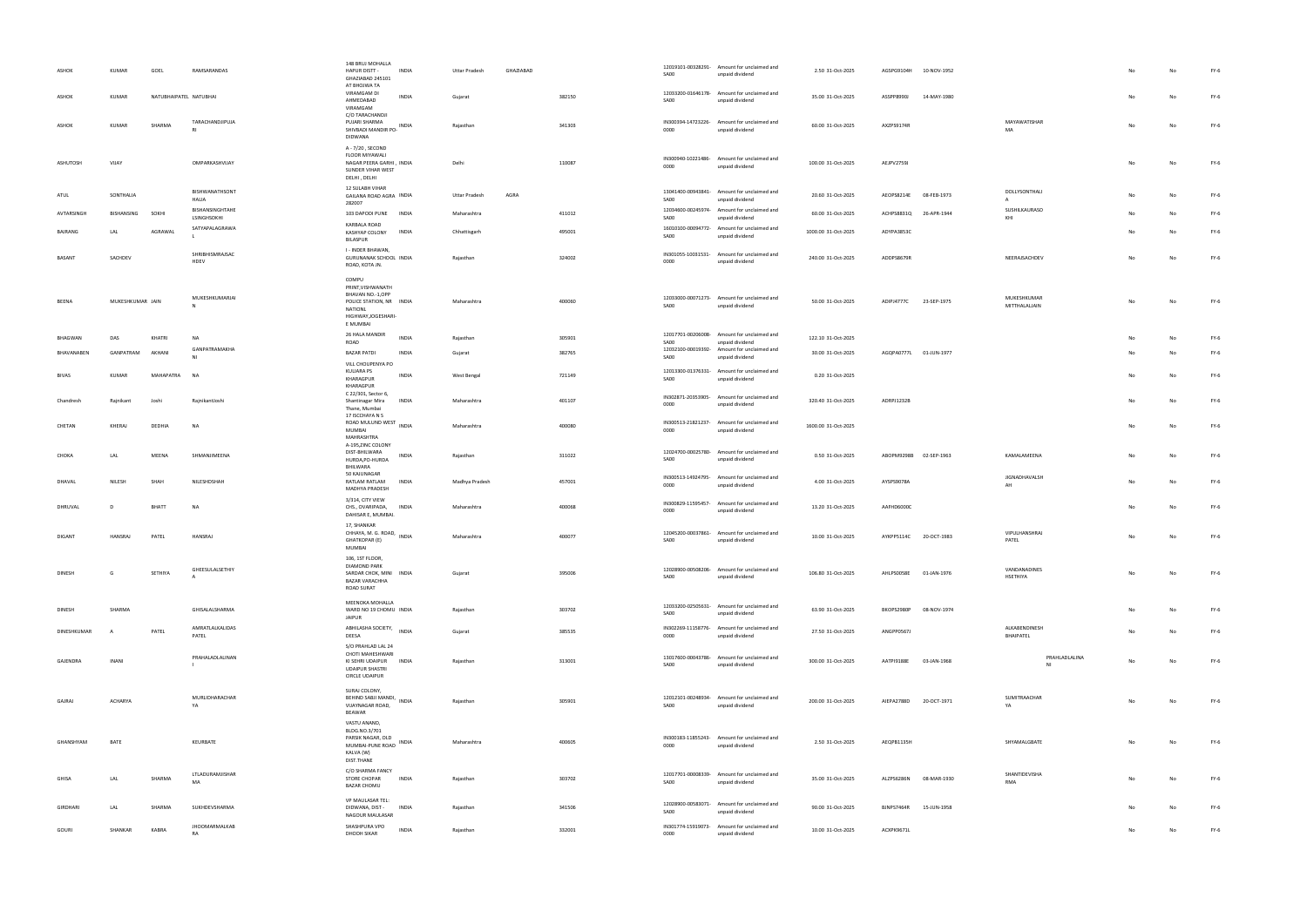|              |                     |             |                                 | H.NO. 123,                                                                                                                           |                                 |        |                            |                                                                |                    |                        |             |                                             |                |                |        |
|--------------|---------------------|-------------|---------------------------------|--------------------------------------------------------------------------------------------------------------------------------------|---------------------------------|--------|----------------------------|----------------------------------------------------------------|--------------------|------------------------|-------------|---------------------------------------------|----------------|----------------|--------|
| GYAN         | SINGH               | PARMAR      | KUNVARAJEE                      | PALAKHEDEE, TEH.<br><b>INDIA</b><br>ICHHAVAR, DIST.<br>SEHORE (M.P.)                                                                 | Madhya Pradesh                  | 466115 | 0000                       | IN301983-10432085- Amount for unclaimed and<br>unpaid dividend | 55.00 31-Oct-2025  | AUBPP5629D             |             |                                             |                |                | FY-6   |
| HARISH       | MEHATA              |             | NA                              | 2-M T T PUR ROAD<br><b>INDIA</b>                                                                                                     | Rajasthan                       | 311001 | SA00                       | 12034600-00130941- Amount for unclaimed and<br>unpaid dividend | 0.10 31-Oct-2025   |                        |             |                                             |                |                | $FY-6$ |
| HEENA        | BIMALBHAI           | DOSHI       | BIMALBHAIDOSHI                  | M-22/206,<br>VIDYANAGAR, NR.<br>HIMMATLAL PARK-2, INDIA<br>132 FEET RING ROAD<br>AHMEDABAD                                           | Gujarat                         | 380015 | 12010900-00351067-<br>SA00 | Amount for unclaimed and<br>unpaid dividend                    | 919.40 31-Oct-2025 | AJNPD8263E             | 12-MAY-1970 | DOSHISHARDAB<br>BIMALPDOSHI<br>ENPRAVINBHAI | No             | No             | $FY-6$ |
| HEM          | LATA                | JAIN        | DANMALJAIN                      | 182 GANESH NAGAR,<br>RANGABADI, TEHSIL -<br>INDIA<br>LADPURA, DIST -<br>KOTA, KOTA                                                   | Rajasthan                       | 324007 | SA00                       | 12034600-00043124- Amount for unclaimed and<br>unpaid dividend | 5.00 31-Oct-2025   | AEYPJ9664B             | 15-OCT-1975 |                                             | No             | N <sub>0</sub> | $FY-6$ |
| HEMA         | <b>MOONAT</b>       |             | SANDEEPMOONAT                   | 97 RAJSAVA COLONY INDIA<br>RATLAM<br>C/201, PRERNA TIRTH                                                                             | Madhya Pradesh                  | 457001 | 12020600-00709776-<br>SA00 | Amount for unclaimed and<br>unpaid dividend                    | 27.80 31-Oct-2025  | AHZPM5268N 30-SEP-1973 |             | SANDEEPMOON<br>AT                           | No             |                | $FY-6$ |
| HIMANSHU     | KANUBHAI            | SHAH        | KANUBHAICSHAH                   | FLATES,<br>NR.CHHINDIYA<br><b>INDIA</b><br>DARWAJA, PATAN,<br>PATAN                                                                  | Gujarat                         | 384265 | 12030000-00322433-<br>SA00 | Amount for unclaimed and<br>unpaid dividend                    | 0.10 31-Oct-2025   | AUIPS1207K             | 12-DEC-1976 | HETALHIMANSH<br><b>USHAH</b>                | No             | No             | $FY-6$ |
| HITESHKUMAR  | CHANDULAL           | SONI        | CHANDULALSONI                   | M/S CHANDULAL<br>JEWELLERS KAROLIA<br>POLE, SUDARSUN<br>INDIA<br><b>BUILDING SADHNA</b><br><b>TALKIES LANE</b><br><b>BARODA</b>      | Gujarat                         | 390001 | SA00                       | 13016700-00103083- Amount for unclaimed and<br>unpaid dividend | 70.00 31-Oct-2025  | AFYPS0601J             | 07-OCT-1961 | ALKABENHITESH<br>KUMARSONI                  |                |                | $FY-6$ |
| IZHAR        | AHMED               | KHAN        | IQBALHUSSAINKHA                 | C-130, B.D.A. COLONY,<br>KOH-E-FIZA, BHOPAL INDIA<br>(M.P.)                                                                          | Madhya Pradesh                  | 462001 | 0000                       | IN301983-10079870- Amount for unclaimed and<br>unpaid dividend | 20.00 31-Oct-2025  | ARVPK2567N             |             |                                             | No             |                | $FY-6$ |
| JASWANT      | SINGH               | SETHIA      | LATERAWATMALSE<br>THIA          | MANJUSHRI, 5/13,<br>2ND FLOOR<br>VIJAYANAGAR, 12TH INDIA<br><b>MAIN ROAD</b><br>BANGALORE<br>C/3, H-WING, FLAT NO-                   | Karnataka                       | 560040 | IN302148-10328578-<br>0000 | Amount for unclaimed and<br>unpaid dividend                    | 0.10 31-Oct-2025   | AHLPS3356B             |             |                                             |                |                | FY-6   |
| JAYANTILAL   | KAPURCHAND SHAH     |             | KAPURCHANDMSH<br>$\Delta H$     | 81 MAHAVIR NAGAR,<br>SHANKER LANE<br>INDIA<br>KANDIVALI - WEST<br>MUMBAI,<br>MAHARASHTRA                                             | Maharashtra                     | 400067 | 0000                       | IN303735-10001526- Amount for unclaimed and<br>unpaid dividend | 5.00 31-Oct-2025   | BGIPS2255N             |             | NEENAKIRTISHA SHAHGAURAVKI<br>RTI<br>H      | No             | No             | $FY-6$ |
| <b>JIGAR</b> | KIRITBHAI           | <b>SHAF</b> | KIRITBHAISHAH                   | 59/702, CHITRAKUT<br>APARTMENT SOLA<br><b>INDIA</b><br>ROAD AHMEDABAD.<br>A 119, KAILASH                                             | Gujarat                         | 380063 | 0000                       | IN300159-10412389- Amount for unclaimed and<br>unpaid dividend | 0.10 31-Oct-2025   | AWAPS2834C             |             | AVANIKIRITBHAI<br>SHAH                      |                |                | FY-6   |
| KAMLESH      | NATHULAL            | MEWADA      | NATHULALKUBERM<br>EWADA         | APARTMENT,<br>S.V.ROAD, NAVGHAR<br><b>INDIA</b><br>CROSS ROAD,<br><b>BHAYANDAR EAST</b><br>THANE                                     | Maharashtra                     | 401105 | 12034600-00384571-<br>SA00 | Amount for unclaimed and<br>unpaid dividend                    | 15.00 31-Oct-2025  | AOTPM2504A 12-JUL-1983 |             | RIMPALKAMLES<br>HMEWADA                     | No             |                | FY-6   |
| KAMLESH      | SACHDEV             |             | BASANTSACHDEV                   | I, INDER BHAWAN,<br>GURUNANAK SCHOOL INDIA<br>ROAD, KOTA JN.                                                                         | Rajasthan                       | 324002 | 0000                       | IN301055-10031558- Amount for unclaimed and<br>unpaid dividend | 50.00 31-Oct-2025  | ADUPS1600B             |             | NIRAJSACHDEV                                | No             |                | $FY-6$ |
| KANTA        | ASHOK               | PRAHLADKA   | ASHOKDPRAHLADK                  | H2/13, SUNDER<br>SANGAM CHS SUNDER<br>NAGAR S. V. ROAD,<br><b>INDIA</b><br>MALAD (EAST)<br>MUMBAI                                    | Maharashtra                     | 400064 | IN301604-10124627-<br>0000 | Amount for unclaimed and<br>unpaid dividend                    | 65.20 31-Oct-2025  | AGLPP1533G             |             |                                             |                |                | $FY-6$ |
| KATARIA      | JAYPRAKASH          |             | KATARIALAXMIDAS<br><b>B</b>     | DHRUVI, JALDEEP<br>PARK, LIMBUDI WADI<br><b>INDIA</b><br>ROAD, KALAWAD<br>ROAD, RAJKOT.                                              | Gujarat                         | 360005 | 0000                       | IN300974-10423657- Amount for unclaimed and<br>unpaid dividend | 5.00 31-Oct-2025   | AIDPK3332L             |             |                                             |                | No             | $FY-6$ |
| KESHAVBHAI   | MANGALDAS PRAJAPATI |             | MANGALDASPRAJA<br>PATI          | 110, J.K.P.NAGAR<br>SOCIETY, KATARGAM<br><b>INDIA</b><br>SINGANPOR ROAD<br>SURAT.                                                    | Gujarat                         | 395004 | 0000                       | IN300425-10110430- Amount for unclaimed and<br>unpaid dividend | 10.00 31-Oct-2025  | AGAPP0197K             |             | RAKESHBHAIKES<br>HAVBHAIPRAJAP<br>ATI       | No             |                | $FY-6$ |
| KHOWAJA      | MOHD                | SUHAIL      | LATEKHOWAJAAFT<br>ABAHMAD       | 4 / 80, KABIR COLONY<br>JAMALPUR ANOOP<br><b>INDIA</b><br>SHAHAR ROAD<br>ALIGARH 202002                                              | <b>Uttar Pradesh</b><br>ALIGARH |        | 0000                       | IN301209-10094418- Amount for unclaimed and<br>unpaid dividend | 30.00 31-Oct-2025  | AXAPS2472H             |             | GHIZALAKHOWA<br>JANRN                       |                |                | $FY-6$ |
| KHUSHROO     | HOSHANG             | ANTIA       | HOSHANGHORMUS<br><b>JIANTIA</b> | C-24, CUSROW BAUG,<br>COLABA CAUSEWAY, INDIA<br>MUMBAI MUMBAI                                                                        | Maharashtra                     | 400039 | SA00                       | 12012600-00016052- Amount for unclaimed and<br>unpaid dividend | 25.00 31-Oct-2025  | AGVPA0632K 14-MAR-1980 |             | HOSHANGHORM<br>USJIANTIA                    | N <sub>0</sub> |                | $FY-6$ |
| KINJAL       | N                   | RADIA       | NIRANJANCHATRA<br>BHUJRADIA     | 32-168, NAVADURGA<br>MANDEER PACHHAL, INDIA<br>AT-PORBANDAR,<br>PORBANDAR                                                            | Gujarat                         | 360575 | SA00                       | 12038200-00097153- Amount for unclaimed and<br>unpaid dividend | 40.00 31-Oct-2025  | ANBPR5542E 09-DEC-1984 |             | RAJESHCTHAKRA<br>R.                         | No             | No             | $FY-6$ |
| LALBAHADUR   | SHIVANANDAN YADAV   |             | SHIVANANDAN                     | 112,<br>RAMESHWARDHAM'<br>B ' BLDG, 'D' WING<br>SAIBABA NAGAR,<br><b>INDIA</b><br>NAVGHAR CROSS RD,<br><b>BHAYANDER (E</b><br>MUMBAI | Maharashtra                     | 400105 | SA00                       | 12020000-00109529- Amount for unclaimed and<br>unpaid dividend | 10.00 31-Oct-2025  | ABHPY0783E 05-JUN-1970 |             |                                             |                | No             | $FY-6$ |
| LALIT        | BALKRISHNA YEOLE    |             | BALKRISHNAVASAN<br>TYEOLE       | 564, VANI GALLI<br>PARISAR GRAM /<br>INDIA<br>TEHSIL DHARANGAON<br>DIST JALGAON                                                      | Maharashtra                     | 425105 | 0000                       | IN302201-11215830- Amount for unclaimed and<br>unpaid dividend | 17.90 31-Oct-2025  | ABVPY5620J             |             | DINESHBALKRUS<br>HNAYEOLE                   | No             |                | FY-6   |
| LALITA       | SUNILKUMARJI DHOOT  |             | SUNILKUMARJIDH<br>OOT           | SHYAM DALL MILL<br><b>INDIA</b><br>MIDC LATUR                                                                                        | Maharashtra                     | 413512 | SA00                       | 12024700-00220478- Amount for unclaimed and<br>unpaid dividend | 10.00 31-Oct-2025  | AEIPD1701K             | 26-OCT-1975 |                                             |                |                | $FY-6$ |
| MADHU        | JADON               |             | GYANENDRASINGH<br>JADON         | M-4, RADIO COLONY INDIA<br><b>INDORE</b>                                                                                             | Madhya Pradesh                  | 452001 | SA00                       | 12026200-00065475- Amount for unclaimed and<br>unpaid dividend | 50.00 31-Oct-2025  | ADIPJ2852J             | 01-JAN-1961 | GAJENDRASING<br><b>HJADON</b>               |                |                | FY-6   |
|              |                     |             |                                 | NORTH NEHRU                                                                                                                          |                                 |        | 12033200-04143981-         | Amount for unclaimed and                                       |                    |                        |             | SANGITAMAHES                                |                |                |        |
| MAHESH       | KUMAR               | KHATRI      | MOHANDASKHATRI                  | NAGAR GALI NO 10 INDIA<br>BEAWAR                                                                                                     | Rajasthan                       | 305901 | SA00                       | unpaid dividend                                                | 812.60 31-Oct-2025 | ACHPK7687G 14-JUN-1971 |             | HKHATRI                                     | No             |                | $FY-6$ |

| 55.00 31-Oct-2025 | AUBPP5629D |             |                                       |                            | No | No | FY-6   |
|-------------------|------------|-------------|---------------------------------------|----------------------------|----|----|--------|
| 0.10 31-Oct-2025  |            |             |                                       |                            | No | No | FY-6   |
| 19.40 31-Oct-2025 | AJNPD8263E | 12-MAY-1970 | DOSHISHARDAB<br><b>ENPRAVINBHAI</b>   | BIMALPDOSHI                | No | No | FY-6   |
| 5.00 31-Oct-2025  | AEYPJ9664B | 15-OCT-1975 |                                       |                            | No | No | FY-6   |
| 27.80 31-Oct-2025 | AHZPM5268N | 30-SEP-1973 | SANDEEPMOON<br>AT                     |                            | No | No | $FY-6$ |
| 0.10 31-Oct-2025  | AUIPS1207K | 12-DEC-1976 | HETALHIMANSH<br><b>USHAH</b>          |                            | No | No | FY-6   |
| 70.00 31-Oct-2025 | AFYPS0601J | 07-OCT-1961 |                                       | ALKABENHITESH<br>KUMARSONI | No | No | $FY-6$ |
| 20.00 31-Oct-2025 | ARVPK2567N |             |                                       |                            | No | No | FY-6   |
| 0.10 31-Oct-2025  | AHLPS3356B |             |                                       |                            | No | No | FY-6   |
| 5.00 31-Oct-2025  | BGIPS2255N |             | NEENAKIRTISHA SHAHGAURAVKI<br>н       | RTI                        | No | No | FY-6   |
| 0.10 31-Oct-2025  | AWAPS2834C |             |                                       | AVANIKIRITBHAI<br>SHAH     | No | No | FY-6   |
| 15.00 31-Oct-2025 | AOTPM2504A | 12-JUL-1983 | RIMPALKAMLES<br>HMEWADA               |                            | No | No | FY-6   |
| 50.00 31-Oct-2025 | ADUPS1600B |             | NIRAJSACHDEV                          |                            | No | No | FY-6   |
| 65.20 31-Oct-2025 | AGLPP1533G |             |                                       |                            | No | No | $FY-6$ |
| 5.00 31-Oct-2025  | AIDPK3332L |             |                                       |                            | No | No | FY-6   |
| 10.00 31-Oct-2025 | AGAPP0197K |             | RAKESHBHAIKES<br>HAVBHAIPRAJAP<br>ATI |                            | No | No | FY-6   |
| 30.00 31-Oct-2025 | AXAPS2472H |             | GHIZALAKHOWA<br>JANRN                 |                            | No | No | FY-6   |
| 25.00 31-Oct-2025 | AGVPA0632K | 14-MAR-1980 | HOSHANGHORM<br><b>USJIANTIA</b>       |                            | No | No | FY-6   |
| 40.00 31-Oct-2025 | ANBPR5542E | 09-DEC-1984 | RAJESHCTHAKRA<br>R                    |                            | No | No | FY-6   |
| 10.00 31-Oct-2025 | ABHPY0783E | 05-JUN-1970 |                                       |                            | No | No | FY-6   |
| 17.90 31-Oct-2025 | ABVPY5620J |             | DINESHBALKRUS<br>HNAYEOLE             |                            | No | No | FY-6   |
| 10.00 31-Oct-2025 | AEIPD1701K | 26-OCT-1975 |                                       |                            | No | No | FY-6   |
| 50.00 31-Oct-2025 | ADIPJ2852J | 01-JAN-1961 | GAJENDRASING<br><b>HJADON</b>         |                            | No | No | FY-6   |
| 12.60 31-Oct-2025 | ACHPK7687G | 14-JUN-1971 | SANGITAMAHES<br>HKHATRI               |                            | No | No | FY-6   |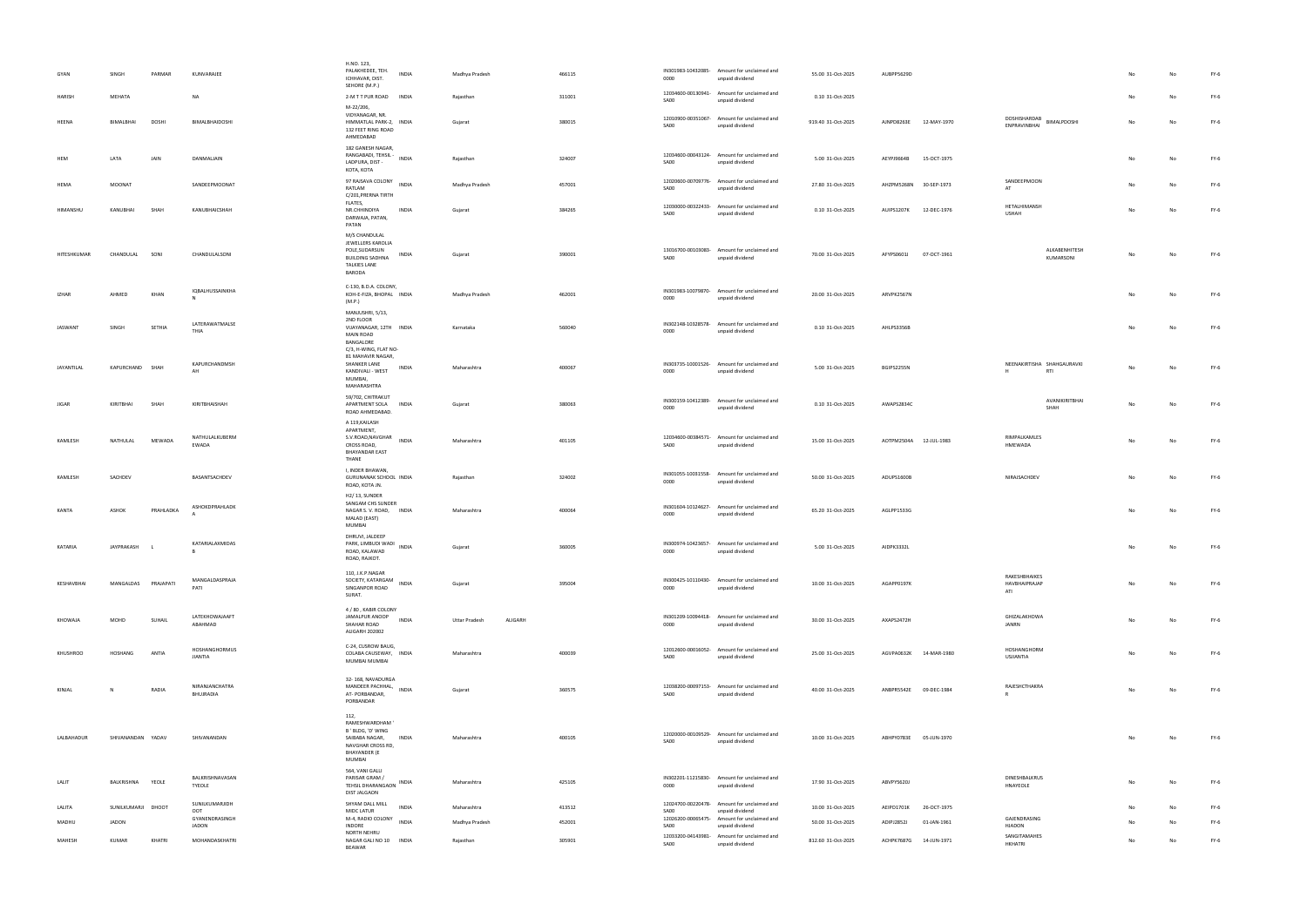| MANGILAL     |                                    | RAMDAYAL                      | 86 AADAK BAS, WARD<br>NO.1 TEH. DIDWANA INDIA<br><b>DIST-NAGAUR</b>                                                                             | Rajasthan      |           | 341303 | 0000                       | IN302700-20066194- Amount for unclaimed and<br>unpaid dividend | 5.00 31-Oct-2025    | BGQPS9281J             |                            |    |    | FY-6   |
|--------------|------------------------------------|-------------------------------|-------------------------------------------------------------------------------------------------------------------------------------------------|----------------|-----------|--------|----------------------------|----------------------------------------------------------------|---------------------|------------------------|----------------------------|----|----|--------|
| MANISH       | NAGAR                              | SUBHASHNAGAR                  | CO SUDHAR NAGAR 7<br>D 6 M N EXTN<br>INDIA<br>SUBHASH CIRCLE<br>KOTA RAJASTHAN                                                                  | Rajasthan      |           | 324007 | 0000                       | IN302679-30076649- Amount for unclaimed and<br>unpaid dividend | 75.00 31-Oct-2025   |                        |                            | No |    | $FY-6$ |
| MANJU        | YOGENDRAKUM<br><b>GUPTA</b><br>AR  | N                             | 19, SAMARPAN<br>BUNGLOWS<br><b>INDIA</b><br>BODAKDEV<br>AHMEDABAD                                                                               | Gujarat        |           | 380054 | 0000                       | IN302201-10830506- Amount for unclaimed and<br>unpaid dividend | 29.20 31-Oct-2025   |                        |                            |    |    | $FY-6$ |
| MEENA        | DEVI<br>AGRAWAL                    | SAJJANKUMAR                   | $C - 328 L$ . B<br>APARTMENT RING<br><b>INDIA</b><br>ROAD SURAT                                                                                 | Gujarat        |           | 395002 | 0000                       | IN302599-10086214- Amount for unclaimed and<br>unpaid dividend | 40.00 31-Oct-2025   | AAKPA8106B             |                            |    |    | $FY-6$ |
| MOHAMMED     | RANGREJ<br>SAFI                    | DEENMOHAMMED<br>RANGREJ       | HAMEED COLONY<br>SAIT ROAD DIDWANA INDIA<br>NAGAUR NAGAUR                                                                                       | Rajasthan      |           | 341303 | SA00                       | 12017701-00587851- Amount for unclaimed and<br>unpaid dividend | 10.00 31-Oct-2025   | AAJPR9405R 27-JUL-1964 | MUMTAJBANA                 |    |    | $FY-6$ |
| MOHD         | MOHDJUMAIKH<br><b>HAROON</b><br>AN | <b>NA</b>                     | ROOM NO 70 8 10<br><b>BHARTIYA KAMLA</b><br>NAGAR SALT PAIN<br><b>INDIA</b><br>ANTOP HILL WADALA<br>EAST                                        | Maharashtra    |           | 400037 | SA00                       | 13041400-05951875- Amount for unclaimed and<br>unpaid dividend | 355.00 31-Oct-2025  |                        |                            |    |    | $FY-6$ |
| MUBEEN       | BAKHSH                             | MUJEEBBAKHSH                  | 20-B SHARDA NAGAR<br>CO-OP. HOUSING SOC<br>NR.GEETANJALI CHAR INDIA<br>RASTA PIJ ROAD.<br>NADIAD.                                               | Gujarat        |           | 387002 | 0000                       | IN300636-20004485- Amount for unclaimed and<br>unpaid dividend | 10.00 31-Oct-2025   | AYRPS9504N             | MUKEENBAKHSH               | No |    | $FY-6$ |
| MUKESH       | JAIN<br>HUF                        | <b>NA</b>                     | 212-213 - P ROAD<br>BHOPALPURA<br>INDIA<br><b>UDAIPUR</b>                                                                                       | Rajasthan      |           | 313001 | SA00                       | 12019101-01746603- Amount for unclaimed and<br>unpaid dividend | 450.00 31-Oct-2025  | AAIHM4819B 27-MAR-1973 |                            |    |    | $FY-6$ |
| MUNIRA       | MUSTAFA<br>RAJKOTWALA              | <b>NA</b>                     | 73, KHANLAKDINA<br>TERR, B BLDG 3RD<br><b>INDIA</b><br>FLOOR, FLAT R/9<br><b>GOWALI TANK</b>                                                    | Maharashtra    |           | 400036 | SA00                       | 12034600-00132645- Amount for unclaimed and<br>unpaid dividend | 10.00 31-Oct-2025   |                        |                            |    |    | $FY-6$ |
| NAFEESA      | BANDOOKWALA                        | TOKIRRAFIQUE                  | BANDOOKWALA<br>COMPOUND OUTSIDE INDIA<br>HATHIPOLE LOHA<br><b>BAZAR UDAIPUR</b>                                                                 | Rajasthan      |           | 313001 | 0000                       | IN300450-11016629- Amount for unclaimed and<br>unpaid dividend | 170.00 31-Oct-2025  | AFUPB2069M             | TOKIRBANDOOK<br>WALA       |    |    | $FY-6$ |
| NANDKISHORE  |                                    | LEKHRAJ                       | S/O SH LEKHARAJ 13<br>G C RAIL VIHAR 11<br>INDIA<br>SECTOR NO 9 JAIPUR                                                                          | Rajasthan      |           | 302023 | SA00                       | 12036000-00260011- Amount for unclaimed and<br>unpaid dividend | 10.00 31-Oct-2025   | AAXPN9067F 27-JAN-1962 | MANJU                      |    |    | $FY-6$ |
| NAVINCHANDRA | MOHANLAL<br>SHAH                   | <b>NA</b>                     | C/3, MAHADEV FLATS<br>VISHWAKARMA<br>SOCIETY<br>INDIA<br>GORDHANWADI<br>TEKRO, KANKARIA<br>AHMEDABAD                                            | Gujarat        |           | 380022 | 0000                       | IN300982-10405722- Amount for unclaimed and<br>unpaid dividend | 20.00 31-Oct-2025   |                        |                            |    |    | FY-6   |
| NAYNESH      | GIRISH<br>PANCHASARA               | GIRISHGOKULDASP<br>ANCHASARA  | 15, NAV VANI, V.B.<br>LANE, OPP. KAILASH<br>INDIA<br>PLAZA, GHATKOPAR<br>(EAST) MUMBAI                                                          | Maharashtra    |           | 400077 | SA00                       | 12011200-00272406- Amount for unclaimed and<br>unpaid dividend | 20.00 31-Oct-2025   | AWEPP8864H 15-APR-1990 |                            |    |    | FY-6   |
| NIRMALA      | KATHURIA                           | PARASKATHURIA                 | 3/2, SHASTRI NAGAR, INDIA<br>RATLAM (M.P)                                                                                                       | Madhya Pradesh |           | 457001 | 0000                       | IN301983-10544122- Amount for unclaimed and<br>unpaid dividend | 10.00 31-Oct-2025   | BCFPK9379C             | PARASKATHURIA              | No |    | $FY-6$ |
| NITA         | <b>BOHARA</b>                      | RAJKUMARBOHAR<br>$\mathsf{A}$ | L 89 BHOPALPURA<br><b>INDIA</b><br><b>UDAIPUR</b>                                                                                               | Rajasthan      |           | 313001 | 0000                       | IN302679-30385608- Amount for unclaimed and<br>unpaid dividend | 112.40 31-Oct-2025  | ABIPB9200G             |                            |    |    | $FY-6$ |
| NITIN        | GOEL                               | JAIKISHANDAS                  | H.NO. 84, CHAH<br>KAMAL HAPUR<br>INDIA<br>245101                                                                                                | Uttar Pradesh  | GHAZIABAD |        | SA00                       | 12019101-00329483- Amount for unclaimed and<br>unpaid dividend | 2.50 31-Oct-2025    | AKOPG9362M 08-FEB-1977 |                            |    |    | FY-6   |
| PARVEEN      | KHANNA                             | KRISHANLAL                    | 963, STREET NO 63<br>LEKHU NAGAR TRI INDIA<br>NAGAR DELHI<br>F/14 SANSKRUT                                                                      | Delhi          |           | 110035 | 0000                       | IN301565-10070912- Amount for unclaimed and<br>unpaid dividend | 160.00 31-Oct-2025  | AJEPK2659N             | MEENAKHANNA                | No |    | $FY-6$ |
| PATEL        | KETAN<br>NARSHIBHAI                | PATELNARSHIBHAI<br>SHAMJIBHAI | APARTMENT<br><b>INDIA</b><br>GHATALODIA<br>AHMEDABAD                                                                                            | Gujarat        |           | 380061 | 0000                       | IN301549-18837185- Amount for unclaimed and<br>unpaid dividend | 20.00 31-Oct-2025   | ANIPP7053M             |                            | No |    | $FY-6$ |
| PAWAN        | AGRAWAL<br>KUMAR                   | SATYAPALAGRAWA                | KASHYAP COLONY<br>KARBALA ROAD BUS INDIA<br><b>STAND BILASPUR</b>                                                                               | Chhattisgarh   |           | 495001 | SA00                       | 16010100-00026095- Amount for unclaimed and<br>unpaid dividend | 1000.00 31-Oct-2025 | ADYPA3854F             | RUPESHAGRAW<br>AL          | No |    | $FY-6$ |
| PAWAN        | KUMAR                              | AGRAWALHUF NA                 | <b>BHIYATHAN ROAD</b><br>INDIA<br>SURAJPUR SURAJPUR                                                                                             | Chhattisgarh   |           | 497229 | SA00                       | 16010100-00108807- Amount for unclaimed and<br>unpaid dividend | 1000.00 31-Oct-2025 | AAHHP2975C             |                            | No | No | $FY-6$ |
| PAWAN        | KUMAR<br>SONI                      | RATANLALSONI                  | BATHRIYO KA CHOWK INDIA<br>NAGAUR                                                                                                               | Rajasthan      |           | 341001 | SA00                       | 12012101-00352006- Amount for unclaimed and<br>unpaid dividend | 10.00 31-Oct-2025   | AMFPS3706C 15-JAN-1973 | PREMLATASONI               | No |    | $FY-6$ |
| PHOOL        | CHAND<br>AGARWAL                   | KHAMANCHAND<br><b>NA</b>      | C-34 APOLLO DBCITY<br><b>INDIA</b><br>NIPANIYA INDORE<br>310 NANDLAL                                                                            | Madhya Pradesh |           | 452010 | IN301127-16310162-<br>0000 | Amount for unclaimed and<br>unpaid dividend                    | 100.00 31-Oct-2025  | AAAHP9559F             |                            | No |    | $FY-6$ |
| PRAMILA      | DHANCHOLIA                         | <b>JITENDRADHANCH</b><br>OLIA | BHARTIYA HAVELI K<br>PAS W NO- 16 SHREE<br>GANGA JI KA MANDIR INDIA<br>FATEHPUR<br>SHEKHAWATI DISTT-<br>SIKAR (RAJASTHAN)<br>SAJJAN NIWAS L B S | Rajasthan      |           | 332301 | 0000                       | IN300966-10190626- Amount for unclaimed and<br>unpaid dividend | 6.00 31-Oct-2025    | AJAPD6830C             |                            | No | No | $FY-6$ |
| PRAMILA      | HIRAN                              | MANAKCHANDHIR<br>AN           | MARKET<br><b>INDIA</b><br>BHOPALGANJ<br>BHILWARA                                                                                                | Rajasthan      |           | 311001 | 0000                       | IN301055-10199107- Amount for unclaimed and<br>unpaid dividend | 40.00 31-Oct-2025   | ACLPH6034N             | MANAKCHANDH<br><b>IRAN</b> | No |    | $FY-6$ |
| PREETI       | TOSHNIWAL                          | TOSHNIWALRAKES<br>H           | 69, SUBHASH MARG,<br><b>NEAR BANDNOR</b><br><b>INDIA</b><br>HAVELI, UDAIPUR                                                                     | Rajasthan      |           | 303001 | SA00                       | 12034600-00032148- Amount for unclaimed and<br>unpaid dividend | 100.00 31-Oct-2025  | ACKPT9892P 07-JUL-1978 | RAKESHKUMAR<br>MAHESHWARI  | No |    | FY-6   |

| 5.00 31-Oct-2025   | BGQPS9281J |             |                            | No            | No | FY-6   |
|--------------------|------------|-------------|----------------------------|---------------|----|--------|
| 75.00 31-Oct-2025  |            |             |                            | No            | No | FY-6   |
| 29.20 31-Oct-2025  |            |             |                            | No            | No | FY-6   |
| 40.00 31-Oct-2025  | AAKPA8106B |             |                            | No            | No | FY-6   |
| 10.00 31-Oct-2025  | AAJPR9405R | 27-JUL-1964 | MUMTAJBANA                 | No            | No | FY-6   |
| 355.00 31-Oct-2025 |            |             |                            | No            | No | FY-6   |
| 10.00 31-Oct-2025  | AYRPS9504N |             | MUKEENBAKHSH               | No            | No | FY-6   |
| 450.00 31-Oct-2025 | AAIHM4819B | 27-MAR-1973 |                            | No            | No | FY-6   |
| 10.00 31-Oct-2025  |            |             |                            | No            | No | FY-6   |
| 170.00 31-Oct-2025 | AFUPB2069M |             | TOKIRBANDOOK<br>WALA       | No            | No | FY-6   |
| 10.00 31-Oct-2025  | AAXPN9067F | 27-JAN-1962 | MANJU                      | No            | No | FY-6   |
| 20.00 31-Oct-2025  |            |             |                            | No            | No | FY-6   |
| 20.00 31-Oct-2025  | AWEPP8864H | 15-APR-1990 |                            | No            | No | $FY-6$ |
| 10.00 31-Oct-2025  | BCFPK9379C |             | PARASKATHURIA              | No            | No | FY-6   |
| 112.40 31-Oct-2025 | ABIPB9200G |             |                            | $\mathsf{No}$ | No | $FY-6$ |
| 2.50 31-Oct-2025   | AKOPG9362M | 08-FEB-1977 |                            | No            | No | FY-6   |
| 160.00 31-Oct-2025 | AJEPK2659N |             | MEENAKHANNA                | No            | No | FY-6   |
| 20.00 31-Oct-2025  | ANIPP7053M |             |                            | No            | No | $FY-6$ |
| 000.00 31-Oct-2025 | ADYPA3854F |             | RUPESHAGRAW<br>AL          | No            | No | $FY-6$ |
| 000.00 31-Oct-2025 | AAHHP2975C |             |                            | No            | No | FY-6   |
| 10.00 31-Oct-2025  | AMFPS3706C | 15-JAN-1973 | PREMLATASONI               | No            | No | FY-6   |
| 100.00 31-Oct-2025 | AAAHP9559F |             |                            | No            | No | FY-6   |
| 6.00 31-Oct-2025   | AJAPD6830C |             |                            | No            | No | FY-6   |
| 40.00 31-Oct-2025  | ACLPH6034N |             | MANAKCHANDH<br><b>IRAN</b> | No            | No | FY-6   |
| 100.00 31-Oct-2025 | ACKPT9892P | 07-JUL-1978 | RAKESHKUMAR<br>MAHESHWARI  | No            | No | FY-6   |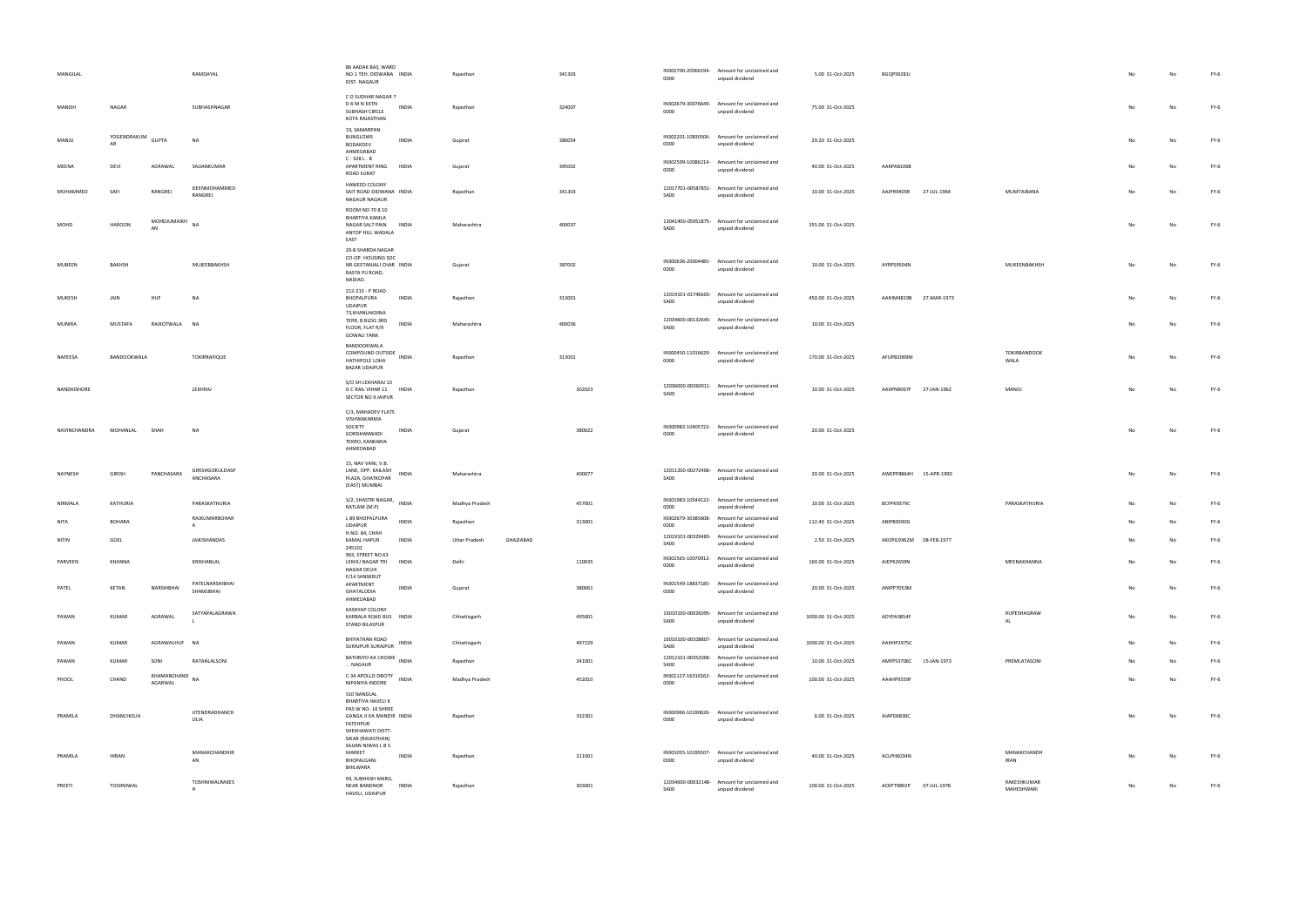| PRITAMSINGH | MEHTA              |                   | MAHENDRASINGH<br>MEHTA      | FLAT NO 303 3RD<br>FLOOR A WING MARY<br><b>GOLD PRESTIGE</b><br>RESIDENCY B/H DALAL INDIA<br>ENGG WAGHBIL NAKA<br><b>GHODBUNDER ROAD</b><br>THANE<br>MAHARASHTRA | Maharashtra    |          | 400607 | 0000                       | IN300513-14644296- Amount for unclaimed and<br>unpaid dividend | 20.00 31-Oct-2025    | ABNPM5632N             |                        | PINKYPRITAMSI<br>NGHMEHTA    | No | No | FY-6   |
|-------------|--------------------|-------------------|-----------------------------|------------------------------------------------------------------------------------------------------------------------------------------------------------------|----------------|----------|--------|----------------------------|----------------------------------------------------------------|----------------------|------------------------|------------------------|------------------------------|----|----|--------|
| PUSHPA      | DEVI               | AGARWAL           | SATYANARAINAGA<br>RWAL      | A-88 JAAI CHAMUNDA<br><b>BANDHU NAGAR</b><br><b>INDIA</b><br>MURLIPURA JAIPUR                                                                                    | Rajasthan      |          | 302023 | SA00                       | 12054600-00005585- Amount for unclaimed and<br>unpaid dividend | 20.00 31-Oct-2025    | ACDPA9658H 14-JAN-1963 |                        |                              |    |    | $FY-6$ |
| RAHUL       | JAIN               |                   | RAJESHJAIN                  | A 1/134 SAFDURJUNG INDIA<br>ENCLAVE DELHI                                                                                                                        | Delhi          |          | 110029 | IN302236-10203085-<br>0000 | Amount for unclaimed and<br>unpaid dividend                    | 60.00 31-Oct-2025    | AEYPJ1493E             |                        |                              |    |    | $FY-6$ |
| RAJESH      | SITARAM            | NALAWADE          | SITARAM                     | 201 HAPPY VILLA<br>APPT SAMTANAGAR INDIA<br>AMBADI RD VASAI                                                                                                      | Maharashtra    |          | 401202 | SA00                       | 12013200-00855091- Amount for unclaimed and<br>unpaid dividend | 22.40 31-Oct-2025    | AEOPN8181P 17-JAN-1984 |                        | PRAVINSITARAM<br>NALAWADE    |    |    | $FY-6$ |
| RAJESH      | SONI               |                   | NORATMALSONI                | SUGANDH BHAWAN<br>NAYA SAHAR<br><b>INDIA</b><br>KISHANGARH<br>RAJASTHAN                                                                                          | Rajasthan      |          | 305802 | 0000                       | IN300450-14068646- Amount for unclaimed and<br>unpaid dividend | 3.30 31-Oct-2025     | CPZPS5451R             |                        |                              | No | Nr | FY-6   |
| RAJESHKUMAR | JAGGA              |                   | ISHARDASSJAGGA              | 108-G- BLOCK SRI<br>GANGANAGAR SRI INDIA<br>GANGANAGAR                                                                                                           | Rajasthan      |          | 335001 | SA00                       | 12010900-02562289- Amount for unclaimed and<br>unpaid dividend | 5.00 31-Oct-2025     | AATPJ2586M 01-DEC-1970 |                        | NERUJAGGA                    | No | Nr | $FY-6$ |
| RAJKUMAR    | RAMANLAL           | JADHAV            | RAMANLALCHAGA<br>NLALJADHAV | YOJANA HOUSING<br>SOCIETY VIVEKANAND<br>INDIA<br>NAGAR RAMANAND<br>NAGAR JALGAON                                                                                 | Maharashtra    |          | 425001 | SA00                       | 16010100-00349491- Amount for unclaimed and<br>unpaid dividend | 3.00 31-Oct-2025     |                        | AHOPJ2111Q 12-NOV-1985 |                              | No | No | $FY-6$ |
| RAKESH      | <b>GUPTA</b>       |                   | JAIKUMARGUPTA               | H.NO. 195, AGROHA<br>KUNJ SECTOR-13, INDIA<br>ROHINI NEW DELHI                                                                                                   | Delhi          |          | 110085 | SA00                       | 12056300-00044620- Amount for unclaimed and<br>unpaid dividend | 15.00 31-Oct-2025    | AEBPG0989D 03-SEP-1979 |                        |                              | No | No | $FY-6$ |
| RAM         | AWTAR              | AGRAWAL           | SATPALAGRAWAL               | KASHYAP COLONY<br>KARBALA ROAD BUS INDIA<br><b>STAND BILASPUR</b>                                                                                                | Chhattisgarh   |          | 495001 | SA00                       | 16010100-00026188- Amount for unclaimed and<br>unpaid dividend | 1000.00 31-Oct-2025  | ADYPA3851A             |                        | RUPESHAGRAW<br>AL            | No |    | FY-6   |
| RAM         | SWAROOP            | GARG              | MANGILALGARG                | 32 MIG TEEN PULIA<br><b>INDIA</b><br>INDORE                                                                                                                      | Madhya Pradesh |          | 452001 | SA00                       | 12034600-00370121- Amount for unclaimed and<br>unpaid dividend | 1773.90 31-Oct-2025  | ABQPG0591H 23-APR-1942 |                        | PRAVEENKUMAR<br>GARG         | No |    | $FY-6$ |
| RAMAWTAR    | AGRAWAL            | HUF               | NA                          | BHIYATHAN ROAD<br><b>INDIA</b><br>SURAJPUR SURAJPUR                                                                                                              | Chhattisgarh   |          | 497229 | 16010100-00108845-<br>SA00 | Amount for unclaimed and<br>unpaid dividend                    | 1000.00 31-Oct-2025  | AAIHR4748E             |                        |                              | No |    | $FY-6$ |
| RAMESH      | ROSHAN             | <b>BORANA</b>     | ROSHANLALBORAN              | NO 5 2ND CROSS<br>MODEL COLONY<br><b>INDIA</b><br>BANGALORE<br>BANGALORE                                                                                         | Karnataka      |          | 560022 | 0000                       | IN300896-10266603- Amount for unclaimed and<br>unpaid dividend | 0.20 31-Oct-2025     | AASPC7136P             |                        |                              | No |    | $FY-6$ |
| RAMKRIPA    | SECURITIES         | PRIVATELIMITED NA |                             | SAGAR SHOPPING<br>CENTRE ROOM NO<br>120 76 J P ROAD OPP INDIA<br><b>BOMBAY BAZAR</b><br>ANDHERI WEST<br>MUMBAI                                                   | Maharashtra    |          | 400057 | 0000                       | IN301364-10027679- Amount for unclaimed and<br>unpaid dividend | 10000.00 31-Oct-2025 | AADCR3436K             |                        |                              | No | No | FY-6   |
| RANJANA     | SANDEEP            | SHARMA            | NA                          | H-11/202 RAVI-KIRAN<br>SOC, NR BORIWALI<br>FIRE BRIGADE GORAI INDIA<br>RD BORIWALI (W)<br>MUMBAI                                                                 | Maharashtra    |          | 400091 | 0000                       | IN300999-10081607- Amount for unclaimed and<br>unpaid dividend | 30.00 31-Oct-2025    |                        |                        |                              | No | No | $FY-6$ |
| RANJIT      | SURYAKANT          | MARATHE           | SURYAKANTMARAT<br>HF.       | AT POST - CHAKAN<br>NEAR DATTA MANDIR<br><b>INDIA</b><br>ASARA NIWAS, TAL-<br>KHED DIST-PUNE                                                                     | MAHARASHTRA    | PUNE     |        | SA00                       | 12013200-00172573- Amount for unclaimed and<br>unpaid dividend | 10.00 31-Oct-2025    |                        |                        |                              |    |    | FY-6   |
| RASHMI      | RAHUL              | SHARMA            | RAHULSHARMA                 | SHARMA BUNGLOW<br>NEAR 19 NO SCHOOL INDIA<br>RUKHMINI NAGAR<br>AMRAVATI                                                                                          | MAHARASHTRA    | AMRAVATI |        | SA00                       | 12010601-00224529- Amount for unclaimed and<br>unpaid dividend | 10.00 31-Oct-2025    | AZVPS8831R             | 07-APR-1979            | RAHULSHARMA                  | No | No | $FY-6$ |
| RASHMI      | SHARMA             |                   | SURYANARAYANSH<br>ARMA      | C/O NARHARI<br>SHARMA LAL JI KI<br><b>INDIA</b><br><b>BAWARI DIDWANA</b><br>SAIKRUPA NIWAS                                                                       | Rajasthan      |          | 341303 | SA00                       | 12017701-00405574- Amount for unclaimed and<br>unpaid dividend | 90.00 31-Oct-2025    | AMUPS5374F             | 11-MAR-1976            | NARHARISHARM<br>$\mathsf{A}$ | No |    | FY-6   |
| RAVINDRA    | SOORA              | MASKI             | SOORADEVAMASKI              | CHAWL NO 17<br>MEGHWADI<br><b>INDIA</b><br>JOGESHWARI EAST                                                                                                       | Maharashtra    |          | 400060 | SA00                       | 12033500-01188103- Amount for unclaimed and<br>unpaid dividend | 20.00 31-Oct-2025    | ALIPM0062H             | 26-MAR-1983            |                              |    |    | $FY-6$ |
| REKHA       | SUBHASH            | MAHAJAN           | SUBHASHDIGAMBA<br>RMAHAJAN  | MUMBAI<br>20, DALLAS BUILDING<br>DNAYAN MANDIR<br>ROAD, 1ST FLOOR, INDIA<br>DADAR WEST<br>MUMBAI                                                                 | Maharashtra    |          | 400028 | SA00                       | 12010900-00322960- Amount for unclaimed and<br>unpaid dividend | 30.00 31-Oct-2025    | AALPM3158L 26-FEB-1953 |                        | RAGHUNANDAN<br>VISHNUMUSALE  | No | No | $FY-6$ |
| RITA        | PANJWANI           |                   | SUDHAMAPANJWA<br>NI         | SUNRISE ENTERPRISE<br>34 JAORA<br>COMPOUND<br><b>INDIA</b><br>COMMERICAL HOUSE                                                                                   | Madhya Pradesh |          | 452001 | 0000                       | IN301549-16190993- Amount for unclaimed and<br>unpaid dividend | 220.00 31-Oct-2025   | AGDPP0400C             |                        | ASHISHPANJWA<br>NI           | No | Nr | $FY-6$ |
| SABALE      | DNYANESHWAR K      |                   | KISANRAOSHRIPATI<br>SABALE  | INDORE<br>HOUSE NO 47 AT<br>POST BAHUL TAL<br><b>INDIA</b><br>KHEAD PUNE                                                                                         | Maharashtra    |          | 410501 | 0000                       | IN300484-13958039- Amount for unclaimed and<br>unpaid dividend | 0.10 31-Oct-2025     | BPAPS3725Q             |                        | ARCHANADNYAN<br>ESHWARSABALE | No |    | $FY-6$ |
| SACHIN      | NEEMA              |                   | JAGMOHANNEEMA               | HOUSE NO. 72<br>INDIA<br>LAKKAD PITHA Ratlam                                                                                                                     | Madhya Pradesh |          | 457001 | SA00                       | 12019101-01270621- Amount for unclaimed and<br>unpaid dividend | 2.50 31-Oct-2025     |                        | AEGPN7761R 29-NOV-1979 | VIKASHPOKHAR<br><b>NA</b>    | No |    | $FY-6$ |
| SAMIR       | MAHENDRABHAI DOSHI |                   | MAHENDRABHAID<br>OSHI       | 502 ASHWAMEGH<br>APPARTMENT ABOVE<br>MORDEN FAST FOOD INDIA<br>UNIVERSITY ROAD<br>RAJKOT                                                                         | Gujarat        |          | 360007 | SA00                       | 12019101-02311371- Amount for unclaimed and<br>unpaid dividend | 974.90 31-Oct-2025   | AECPD3480R             | 10-APR-1972            | DIPTISAMIRBHAI<br>DOSHI      | No |    | FY-6   |
| SANGEETA    | KHATRI             |                   | <b>NA</b>                   | 26 HALA MANDIR<br><b>INDIA</b><br>ROAD                                                                                                                           | Rajasthan      |          | 305901 | SA00                       | 12017701-00205990- Amount for unclaimed and<br>unpaid dividend | 433.70 31-Oct-2025   |                        |                        |                              | No |    | $FY-6$ |
| SANJANI     | DEVI               | GOYAL             | NA                          | 15 & 16,<br>JHALUPARAA&B,<br><b>INDIA</b><br>SHILLONG                                                                                                            | Meghalaya      |          | 793001 | SA00                       | 12044800-00004111- Amount for unclaimed and<br>unpaid dividend | 50.00 31-Oct-2025    |                        | ACMPG2389L 15-AUG-1949 |                              | No |    | $FY-6$ |

| 20.00 31-Oct-2025  | ABNPM5632N        |             | PINKYPRITAMSI<br>NGHMEHTA              | No | No             | FY-6   |
|--------------------|-------------------|-------------|----------------------------------------|----|----------------|--------|
|                    |                   |             |                                        |    |                |        |
| 20.00 31-Oct-2025  | ACDPA9658H        | 14-JAN-1963 |                                        | No | No             | $FY-6$ |
| 60.00 31-Oct-2025  | AEYPJ1493E        |             |                                        | No | No             | FY-6   |
| 22.40 31-Oct-2025  | AEOPN8181P        | 17-JAN-1984 | PRAVINSITARAM<br>NALAWADE              | No | No             | FY-6   |
| 3.30 31-Oct-2025   | CPZPS5451R        |             |                                        | No | No             | FY-6   |
| 5.00 31-Oct-2025   | AATPJ2586M        | 01-DEC-1970 | NERUJAGGA                              | No | No             | FY-6   |
| 3.00 31-Oct-2025   | AHOPJ2111Q        | 12-NOV-1985 |                                        | No | No             | FY-6   |
| 15.00 31-Oct-2025  | AEBPG0989D        | 03-SEP-1979 |                                        | No | No             | FY-6   |
| 000.00 31-Oct-2025 | ADYPA3851A        |             | RUPESHAGRAW<br>AL                      | No | No             | $FY-6$ |
| 773.90 31-Oct-2025 | ABQPG0591H        | 23-APR-1942 | PRAVEENKUMAR<br>GARG                   | No | No             | FY-6   |
| 000.00 31-Oct-2025 | AAIHR4748E        |             |                                        | No | No             | FY-6   |
| 0.20 31-Oct-2025   | AASPC7136P        |             |                                        | No | No             | FY-6   |
| 000.00 31-Oct-2025 | AADCR3436K        |             |                                        | No | No             | FY-6   |
| 30.00 31-Oct-2025  |                   |             |                                        | No | No             | FY-6   |
| 10.00 31-Oct-2025  |                   |             |                                        | No | No             | FY-6   |
| 10.00 31-Oct-2025  | AZVPS8831R        | 07-APR-1979 | RAHULSHARMA                            | No | No             | FY-6   |
| 90.00 31-Oct-2025  | AMUPS5374F        | 11-MAR-1976 | NARHARISHARM<br>А                      | No | No             | FY-6   |
| 20.00 31-Oct-2025  | ALIPM0062H        | 26-MAR-1983 |                                        | No | No             | $FY-6$ |
| 30.00 31-Oct-2025  | AALPM3158L        | 26-FEB-1953 | RAGHUNANDAN<br>VISHNUMUSALE            | No | No             | FY-6   |
| 220.00 31-Oct-2025 | AGDPP0400C        |             | ASHISHPANJWA<br>$\mathsf{N}\mathsf{I}$ | No | No             | FY-6   |
| 0.10 31-Oct-2025   | BPAPS3725Q        |             | ARCHANADNYAN<br>ESHWARSABALE           | No | No             | FY-6   |
| 2.50 31-Oct-2025   | AEGPN7761R        | 29-NOV-1979 | VIKASHPOKHAR<br><b>NA</b>              | No | No             | FY-6   |
| 974.90 31-Oct-2025 | AECPD3480R        | 10-APR-1972 | DIPTISAMIRBHAI<br><b>DOSHI</b>         | No | No             | FY-6   |
| 433.70 31-Oct-2025 |                   |             |                                        | No | No             | FY-6   |
| 50.00 31-Oct-2025  | <b>ACMPG2389L</b> | 15-AUG-1949 |                                        | No | N <sub>0</sub> | $FY-6$ |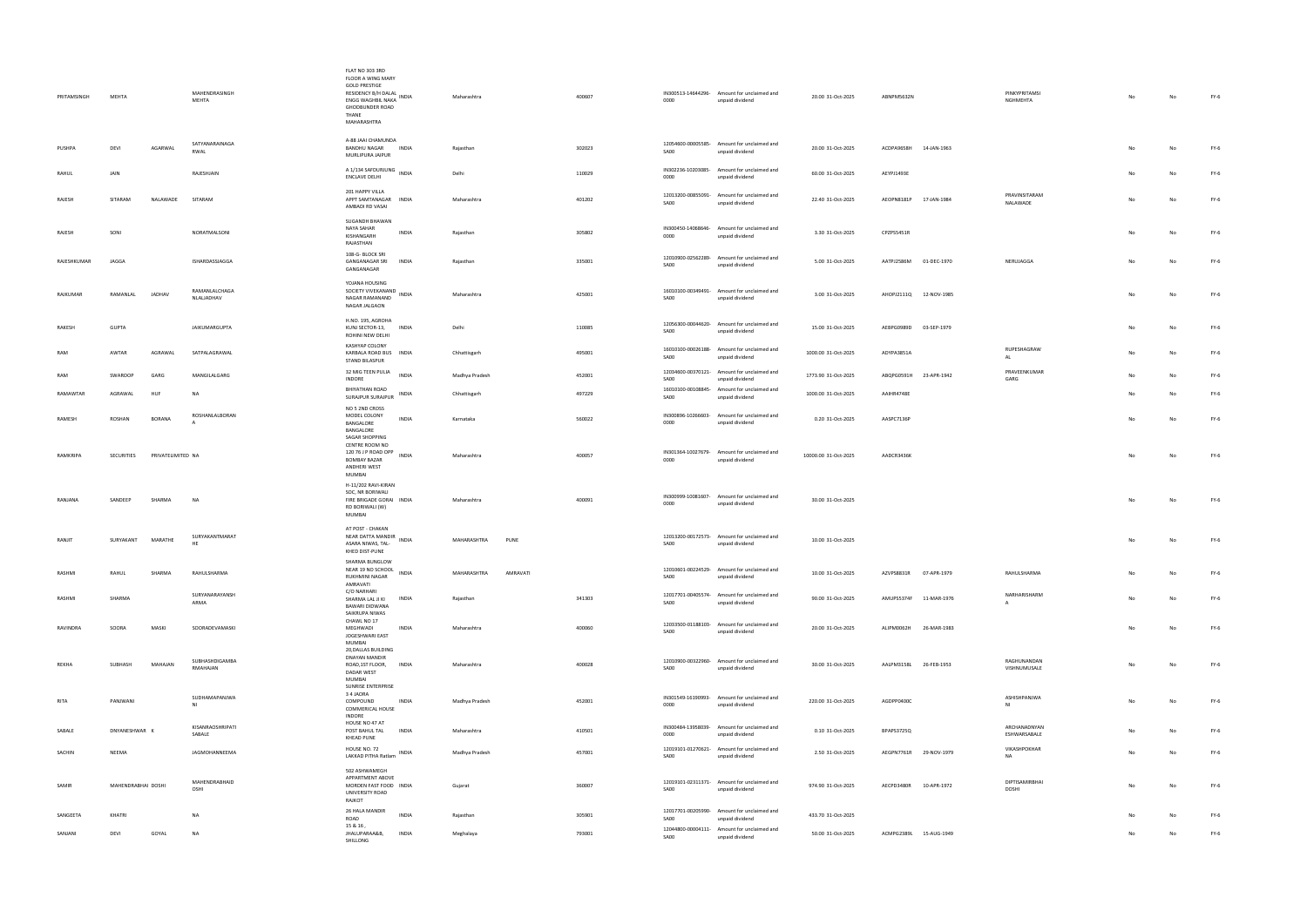| SANJAY          | RANKA              |            | SHUMMEDSINGHJI<br>RANKA              | NEAR JAIN STHANAK<br>BEECH GALI POST-<br>INDIA<br><b>GULABPURA DIST</b><br>BHILWARA BHILWARA       | Rajasthan                     | 311021 | 12010900-00746341- Amount for unclaimed and<br>SA00<br>unpaid dividend           | 40.00 31-Oct-2025   | ADXPR0533K 28-SEP-1976    | SEEMARANKA                                |    |    | FY-6   |
|-----------------|--------------------|------------|--------------------------------------|----------------------------------------------------------------------------------------------------|-------------------------------|--------|----------------------------------------------------------------------------------|---------------------|---------------------------|-------------------------------------------|----|----|--------|
| SARIKA          | GOEL               |            | NEERAJGOEL                           | C/O STATE BANK OF<br>PATIALA, VPO<br><b>INDIA</b><br>GAGRET TEH AMB,<br>GAGRET                     | Himachal Pradesh              | 177201 | 12044700-01566543-<br>Amount for unclaimed and<br>SA00<br>unpaid dividend        | 6.40 31-Oct-2025    | ALSPG0750C 25-OCT-1976    |                                           | No | No | $FY-6$ |
| SAROJINI        | SADASHIV           | SHETTY     | SADASHIVSHETTY                       | 205, GARNET NIRMAL<br>LIFESTYLE PHASE II,<br>L.B.S. MARG,<br>INDIA<br>MULUND (WEST)<br>THANE       | Maharashtra                   | 400080 | 12028900-00133609- Amount for unclaimed and<br><b>SA00</b><br>unpaid dividend    | 10.00 31-Oct-2025   | BHYPS7128B 08-AUG-1930    | SANDHYASADAS<br>HIVSHETTY                 | No | No | $FY-6$ |
| SATYENDERSINGH  | JASWANTSINGH GUPTA |            | JASWANTSINGHGU<br>PTA                | 607 NISHTHA ASHISH<br>APTS. BHATAR ROAD<br><b>INDIA</b><br>NR. UMA BHAVAN<br>SURAT                 | Gujarat                       | 395007 | IN303052-10064849- Amount for unclaimed and<br>0000<br>unpaid dividend           | 93.00 31-Oct-2025   | AAPPG5958E                |                                           |    |    | $FY-6$ |
| SEJAL           | SHAH               |            | KIRTIKUMARSHAH                       | 50 KATJU NAGAR<br><b>INDIA</b><br>RATLAM                                                           | Madhya Pradesh                | 457001 | 12010900-00695705- Amount for unclaimed and<br>SA00<br>unpaid dividend           | 673.00 31-Oct-2025  | ARKPS9207N 05-JUN-1980    | KIRTIKUMARSHA<br>H                        |    |    | $FY-6$ |
| SHANTILAL       |                    | SANGHVI    | <b>NA</b>                            | C 59 NAVYUG NIWAS<br>167 DR BHADKAMKAR<br>167 DR BHADKAMKAR<br>MARG MUMBAI<br>MUMBAI               | Maharashtra                   | 400007 | IN300011-10198414- Amount for unclaimed and<br>0000<br>unpaid dividend           | 145.20 31-Oct-2025  | AAJPS9082P                | JIGNESHSSANGH CHANDRIKASSAN<br>VI<br>GHVI |    |    | FY-6   |
| SHARAD          | GANPAT             | WADYEKAR   | GANPATYASHWAN<br>TWADYEKAR           | B V MOHITE CHAWL<br>BAN DONGARI ASHOK INDIA<br>NAGAR KANDIVALI<br><b>EAST MUMBAI</b>               | Maharashtra                   | 400101 | 12033500-01131945- Amount for unclaimed and<br>SA00<br>unpaid dividend           | 35.30 31-Oct-2025   | AAIPW0638A 15-SEP-1978    |                                           | No | No | $FY-6$ |
| SHASHI          | AGRAWAL            |            | PAWANAGRAWAL                         | RAMAWTAR<br>AGRAWAL KARBALA<br>INDIA<br>ROAD KASHYAP<br><b>COLONY BILASPUR</b>                     | Chhattisgarh                  | 495001 | 16010100-00094871-<br>Amount for unclaimed and<br>SA00<br>unpaid dividend        | 1000.00 31-Oct-2025 | ADZPA6958R                |                                           | No |    | FY-6   |
| SHASHI          | KUMAR              | SINGH      | LATELALHARIPRAS<br>AD                | 2A/159 SHEO KUTI<br>AZAD NAGAR KANPUR INDIA<br>208002<br>202, 2ND FLR, LATA<br>APT.CHS LTD NEXT TO | KANPUR NAGAR<br>Uttar Pradesh |        | IN301330-18040030-<br>Amount for unclaimed and<br>0000<br>unpaid dividend        | 10.00 31-Oct-2025   | AFJPS0995J                | PRETTYSINGH ASHASINGH                     | No |    | $FY-6$ |
| SHILPA          | <b>UMAKANT</b>     | DESAI      | DESAIUMAKANTPIT<br>AMBER             | SANMITRA<br>SCHOOL,197<br>INDIA<br>PANDURANG WADI<br>GOREGAON (EAST)<br>MUMBAI                     | Maharashtra                   | 400063 | 12040000-00138392- Amount for unclaimed and<br>SA00<br>unpaid dividend           | 20.00 31-Oct-2025   | ADXPD4807A 05-SEP-1973    | NADITAUMAKAN<br>TDESAI                    |    |    | FY-6   |
| SHIVJIBHAI      | PETHABHAI          | PATEL      | PETHABHAIPPATEL                      | 122 NILKANTH SOC<br>KATARGAM SURAT<br><b>INDIA</b><br>GUJARAT<br>KARTHIKA TEMPLE<br>SOUTH GATE     | Gujarat                       | 395004 | IN300214-13839094-<br>Amount for unclaimed and<br>0000<br>unpaid dividend        | 10.00 31-Oct-2025   | ACVPP4280C                |                                           | No | No | $FY-6$ |
| SUBRAHMANYAN    | HARIKRISHNAN       |            | NA                                   | PERUMPAIKKADU<br>VILLAGE<br>INDIA<br>KUMARANALLOOR P<br>O ETTUMANOOR<br>KOTTAYAM                   | Kerala                        | 686016 | 12081600-04997781-<br>Amount for unclaimed and<br>SA00<br>unpaid dividend        | 0.50 31-Oct-2025    | ACOPH0164N 11-FEB-1983    |                                           |    |    | $FY-6$ |
| <b>SUDHIR</b>   | NAGAR              |            | SHRIHARIPRASADN<br>AGAR              | 7-D-6- MAHAVEER<br>NAGAR EXT KOTA<br>INDIA<br>KOTA                                                 | Rajasthan                     | 324009 | 12012107-00005115- Amount for unclaimed and<br>SA00<br>unpaid dividend           | 300.00 31-Oct-2025  | AANPN3916H 22-JUN-1960    | HARIPRIYANAGA<br>$\mathsf{R}$             |    |    | FY-6   |
|                 |                    |            |                                      | <b>BHADADA STREET</b>                                                                              |                               | 311001 | IN301055-10096718- Amount for unclaimed and<br>0000                              | 400.00 31-Oct-2025  | APCPP4040E                |                                           | No |    | $FY-6$ |
| SUNIL           | KUMAR              | BHADADA    | RAMESHWARLALB<br>HADADA              | <b>INDIA</b><br>BHILWARA                                                                           | Rajasthan                     |        | unpaid dividend                                                                  |                     |                           |                                           |    |    |        |
| SUNITA          | MADHAV             | GADILKAR   | TULSHIRAMRAMCH<br>ANDRAGORE          | 596-4 SHIVAJIPETH<br>PARNER<br><b>INDIA</b>                                                        | Maharashtra                   | 414302 | 12038400-00829991- Amount for unclaimed and<br>SA00<br>unpaid dividend           | 5.00 31-Oct-2025    | AKZPG0759K 01-JUN-1969    | MADHAVLAXMA<br>NGADILKAR                  | No |    | FY-6   |
| SURENDRA        | <b>KUMAR</b>       | NAGPAL     | NCNAGPAL                             | AHMEDNAGAR<br>51 BURMEES COLONY<br><b>INDIA</b><br>SETHI COLONY JAIPUR                             | Rajasthan                     | 302004 | 12014101-00002121-<br>Amount for unclaimed and<br><b>SA00</b><br>unpaid dividend | 5.00 31-Oct-2025    | AAPPN9360F<br>25-SEP-1954 |                                           | No | Nο | $FY-6$ |
| SURESH          | CHAND              | SAINI      | BIRDICHANDSAINI                      | 561 RELIAWALI TO<br>AHIRO KI DHANI<br>INDIA<br>TEHSIL CHOMU DIST<br>JAIPUR JAIPUR                  | Rajasthan                     | 303702 | 12033200-02133391- Amount for unclaimed and<br>SA00<br>unpaid dividend           | 90.20 31-Oct-2025   | BQOPS5476B 10-OCT-1984    |                                           | No | No | $FY-6$ |
| SURESH          | TUKARAM            | BADGUJAR   | TUKARAMDBADGU<br>JAR                 | RANI PARK GAT NO<br>139 PLOT NO 9/5<br>INDIA<br>VYANKATESH NAGAR<br>JALGAON                        | Maharashtra                   | 425001 | 12010600-02596021-<br>Amount for unclaimed and<br>SA00<br>unpaid dividend        | 20.00 31-Oct-2025   | AKBPB7120P<br>01-JUN-1962 | SUNANDASURES<br>HBADGUJAR                 |    |    | $FY-6$ |
| SURESHKUMAR     | NANDLAL            | SHARMA     | NA                                   | 6TH FLOOR, 603<br>PUNIT NANDA<br>INDIA<br>PATKAR ROAD VILE<br>PARLE (E) MUMBAI                     | Maharashtra                   | 400057 | 12010600-00802527-<br>Amount for unclaimed and<br>SA00<br>unpaid dividend        | 110.40 31-Oct-2025  | AAPPS6096R<br>01-OCT-1965 |                                           | No |    | $FY-6$ |
| SURESHKUMAR     | UTTAMCHAND OSTWAL  |            | <b>UTTAMCHANDANO</b><br>PCHANDOSTWAL | KHATRI GALLI A/P<br>DHARANGAON DIST INDIA<br>JALGAON JALGAON<br>A-504, JYOTI PARK,                 | Maharashtra                   | 425105 | 12010600-02028813-<br>Amount for unclaimed and<br>SA00<br>unpaid dividend        | 110.00 31-Oct-2025  | AALPO7387F 31-JUL-1967    |                                           | No |    | FY-6   |
| <b>USHAKANT</b> | -S                 | SANGHVIHUF | <b>NA</b>                            | MG CROSS ROAD<br>NO.1, SAI NAGAR,<br><b>INDIA</b><br>KANDIVLI (W)<br>MUMBAI                        | Maharashtra                   | 400067 | 12036200-00007688- Amount for unclaimed and<br>SA00<br>unpaid dividend           | 20.00 31-Oct-2025   | AAAHU1210J 11-MAR-1975    |                                           | No |    | $FY-6$ |
| VAISHALI        | HITESH             | JAIN       | HITESHJAIN                           | A 2 JIVRAM VHUVAN<br>R R T ROAD MULUND INDIA<br>W MUMBAI                                           | Maharashtra                   | 400080 | IN301604-11229485- Amount for unclaimed and<br>0000<br>unpaid dividend           | 268.90 31-Oct-2025  | ACHPJ5930H                |                                           | No |    | FY-6   |
| VENU            | MOHAN              |            | MRPOTLABATHINI                       | 34910/A<br>BARKATPURA<br>INDIA<br>HYDERABAD                                                        | Andhra Pradesh                | 500027 | 12033500-01167830- Amount for unclaimed and<br>SA00<br>unpaid dividend           | 80.00 31-Oct-2025   | ALMPM2390L 12-APR-1973    |                                           |    |    | $FY-6$ |
| VIDHYARATAN     | RAMESHWERLAL VARMA |            | RAMESHWERLALV<br>ARMA                | 603-B, RAHUL DREAM,<br>R.N.P. PARK, JESAL<br><b>INDIA</b><br>PARK, BHAYANDAR<br>(EAST) THANE       | Maharashtra                   | 401106 | 12017700-00026719- Amount for unclaimed and<br>SA00<br>unpaid dividend           | 220.00 31-Oct-2025  | ADHPV2866P 02-MAR-1965    | VINAYVIDHYARA<br>TANVERMA                 |    |    | $FY-6$ |
| VIJAYKUMAR      | TEJUMAL            | PESWANI    | TEJUMALPESWANI                       | 5, RACHANA PARK<br>SOCIETY MALPUR<br>ROAD AT POST<br>INDIA<br>MODASA DIST.<br>SABARKANTHA          | Gujarat                       | 383315 | IN301469-10029440- Amount for unclaimed and<br>0000<br>unpaid dividend           | 20.00 31-Oct-2025   | AEZPP6798K                |                                           |    |    | $FY-6$ |
| VIKAS           | POKHARNA           |            | DEVENDRAKUMAR<br>POKHARNA            | 73, CHANDNI CHOWK, INDIA<br>RATLAM                                                                 | Madhya Pradesh                | 457001 | 12019101-00975274- Amount for unclaimed and<br>SA00<br>unpaid dividend           | 2.50 31-Oct-2025    | APLPP2433E<br>02-JUN-1980 | VANDNAPOKHA<br>RNA                        |    |    | FY-6   |
| VIKRANT         | SHARMA             |            | DAVINDERKUMARS<br>HARMA              | L-27, PRATAP NAGAR<br><b>INDIA</b><br>DELHI                                                        | Delhi                         | 110007 | 12056300-00043251- Amount for unclaimed and<br>SA00<br>unpaid dividend           | 10.00 31-Oct-2025   | BKCPS1911H<br>23-FEB-1980 |                                           | Nο | No | $FY-6$ |

| 40.00 31-Oct-2025  | ADXPR0533K | 28-SEP-1976 | SEEMARANKA                |                                     | No | No | FY-6   |
|--------------------|------------|-------------|---------------------------|-------------------------------------|----|----|--------|
| 6.40 31-Oct-2025   | ALSPG0750C | 25-OCT-1976 |                           |                                     | No | No | FY-6   |
| 10.00 31-Oct-2025  | BHYPS7128B | 08-AUG-1930 | SANDHYASADAS<br>HIVSHETTY |                                     | No | No | FY-6   |
| 93.00 31-Oct-2025  | AAPPG5958E |             |                           |                                     | No | No | FY-6   |
| 673.00 31-Oct-2025 | ARKPS9207N | 05-JUN-1980 | KIRTIKUMARSHA<br>н        |                                     | No | No | FY-6   |
| 145.20 31-Oct-2025 | AAJPS9082P |             | VI                        | JIGNESHSSANGH CHANDRIKASSAN<br>GHVI | No | No | $FY-6$ |
| 35.30 31-Oct-2025  | AAIPW0638A | 15-SEP-1978 |                           |                                     | No | No | FY-6   |
| 000.00 31-Oct-2025 | ADZPA6958R |             |                           |                                     | No | No | FY-6   |
| 10.00 31-Oct-2025  | AFJPS0995J |             | PRETTYSINGH               | ASHASINGH                           | No | No | FY-6   |
| 20.00 31-Oct-2025  | ADXPD4807A | 05-SEP-1973 | NADITAUMAKAN<br>TDESAI    |                                     | No | No | FY-6   |
| 10.00 31-Oct-2025  | ACVPP4280C |             |                           |                                     | No | No | FY-6   |
| 0.50 31-Oct-2025   | ACOPH0164N | 11-FEB-1983 |                           |                                     | No | No | $FY-6$ |
| 300.00 31-Oct-2025 | AANPN3916H | 22-JUN-1960 | HARIPRIYANAGA<br>R        |                                     | No | No | FY-6   |
| 400.00 31-Oct-2025 | APCPP4040E |             |                           |                                     | No | No | FY-6   |
| 5.00 31-Oct-2025   | AKZPG0759K | 01-JUN-1969 | MADHAVLAXMA<br>NGADILKAR  |                                     | No | No | FY-6   |
| 5.00 31-Oct-2025   | AAPPN9360F | 25-SEP-1954 |                           |                                     | No | No | $FY-6$ |
| 90.20 31-Oct-2025  | BQOPS5476B | 10-OCT-1984 |                           |                                     | No | No | FY-6   |
| 20.00 31-Oct-2025  | AKBPB7120P | 01-JUN-1962 | SUNANDASURES<br>HBADGUJAR |                                     | No | No | FY-6   |
| 110.40 31-Oct-2025 | AAPPS6096R | 01-OCT-1965 |                           |                                     | No | No | $FY-6$ |
| 110.00 31-Oct-2025 | AALPO7387F | 31-JUL-1967 |                           |                                     | No | No | FY-6   |
| 20.00 31-Oct-2025  | AAAHU1210J | 11-MAR-1975 |                           |                                     | No | No | FY-6   |
| 268.90 31-Oct-2025 | ACHPJ5930H |             |                           |                                     | No | No | FY-6   |
| 80.00 31-Oct-2025  | ALMPM2390L | 12-APR-1973 |                           |                                     | No | No | FY-6   |
| 220.00 31-Oct-2025 | ADHPV2866P | 02-MAR-1965 | VINAYVIDHYARA<br>TANVERMA |                                     | No | No | FY-6   |
| 20.00 31-Oct-2025  | AEZPP6798K |             |                           |                                     | No | No | FY-6   |
| 2.50 31-Oct-2025   | APLPP2433E | 02-JUN-1980 | VANDNAPOKHA<br>RNA        |                                     | No | No | FY-6   |
| 10.00 31-Oct-2025  | BKCPS1911H | 23-FEB-1980 |                           |                                     | No | No | FY-6   |